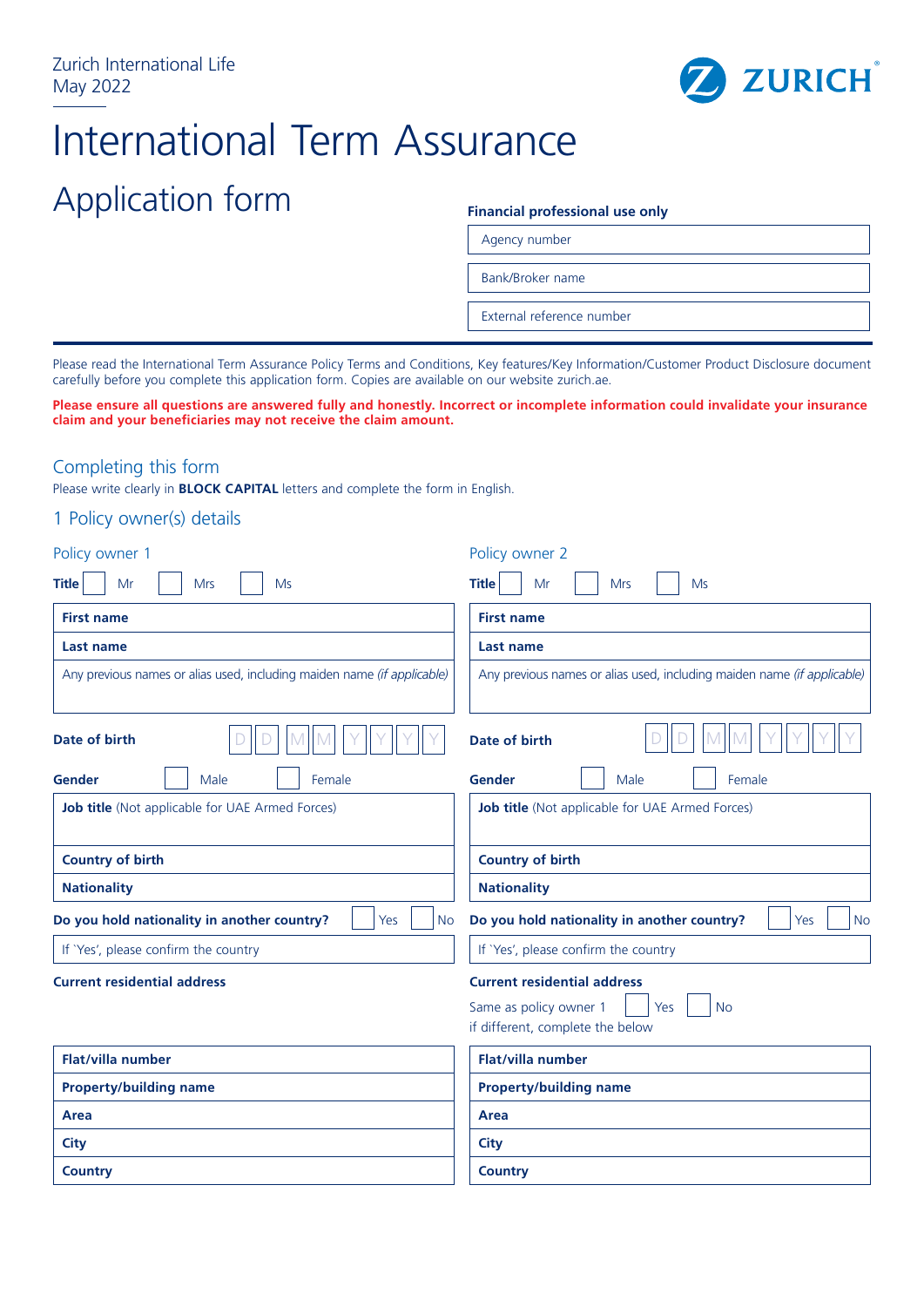## Policy owner(s) details (continued)

| Policy owner 1                                                                                                                                                                                                                                                                                                                  | Policy owner 2                                                                                                       |
|---------------------------------------------------------------------------------------------------------------------------------------------------------------------------------------------------------------------------------------------------------------------------------------------------------------------------------|----------------------------------------------------------------------------------------------------------------------|
| <b>Correspondence address</b>                                                                                                                                                                                                                                                                                                   | <b>Correspondence address</b><br>Same as policy owner 1<br><b>No</b><br>Yes<br>if different, complete the below      |
| P.O. Box number                                                                                                                                                                                                                                                                                                                 | P.O. Box number                                                                                                      |
| City                                                                                                                                                                                                                                                                                                                            | City                                                                                                                 |
| <b>Country</b>                                                                                                                                                                                                                                                                                                                  | <b>Country</b>                                                                                                       |
| Mobile number (include international country code)<br>Country code Area code<br>Phone number<br><b>Email address</b>                                                                                                                                                                                                            | Mobile number (include international country code)<br>Country code Area code<br>Phone number<br><b>Email address</b> |
| Are you a politically exposed person?<br><b>No</b><br>Yes<br>Politically exposed persons are individuals or international entities who are or have been entrusted with prominent public functions and their<br>immediate family members and close associates. A full description can be found in the 'Customer's guide to AML'. | Are you a politically exposed person?<br>Yes<br><b>No</b>                                                            |
| Who will be the life insured?<br>Policy owner 2<br>Policy owner 1<br>Note: when there are two lives assured, the policy will be issued on a joint life first death basis.                                                                                                                                                       | Other - please complete the 'Lives/Additional lives insured application form'                                        |

## 2 Premium details

| Policy currency (tick one only) | $ $ GBP $ $ $ $ EUR $ $<br>AED<br>BHD<br>USD<br><b>QAR</b> |
|---------------------------------|------------------------------------------------------------|
| <b>Premium amount</b>           | (In policy currency)                                       |
| <b>Premium frequency</b>        | Monthly<br>Yearly                                          |
| <b>Policy term</b>              | vears                                                      |

## 3 Protection benefits

Please state the amount of cover required in the policy currency.

| <b>Compulsory benefits:</b>            | <b>Amount</b>                                  |
|----------------------------------------|------------------------------------------------|
| Life cover                             |                                                |
| <b>Additional benefits:</b>            |                                                |
| Critical illness benefit               |                                                |
| Permanent and total disability benefit |                                                |
| Waiver of premium benefit              | Life insured 2<br>Life insured 1<br>Yes<br>Yes |

## 4 Payment details

| Payor details (tick one for each type)                                                              | Premiums for this policy will be paid<br>from my salary/business income |           |  |
|-----------------------------------------------------------------------------------------------------|-------------------------------------------------------------------------|-----------|--|
| Policy owner 1     Policy owner 2     Third party<br><b>Primary payor</b>                           | Annual income<br>Yes, USD                                               | <b>No</b> |  |
| <b>Additional payor</b><br>Policy owner 2<br>Policy owner 1<br>$\vert$ Third party<br>(if required) | Annual income<br>Yes, USD                                               | <b>No</b> |  |

**If 'No', please complete a separate 'Origin of wealth' questionnaire.**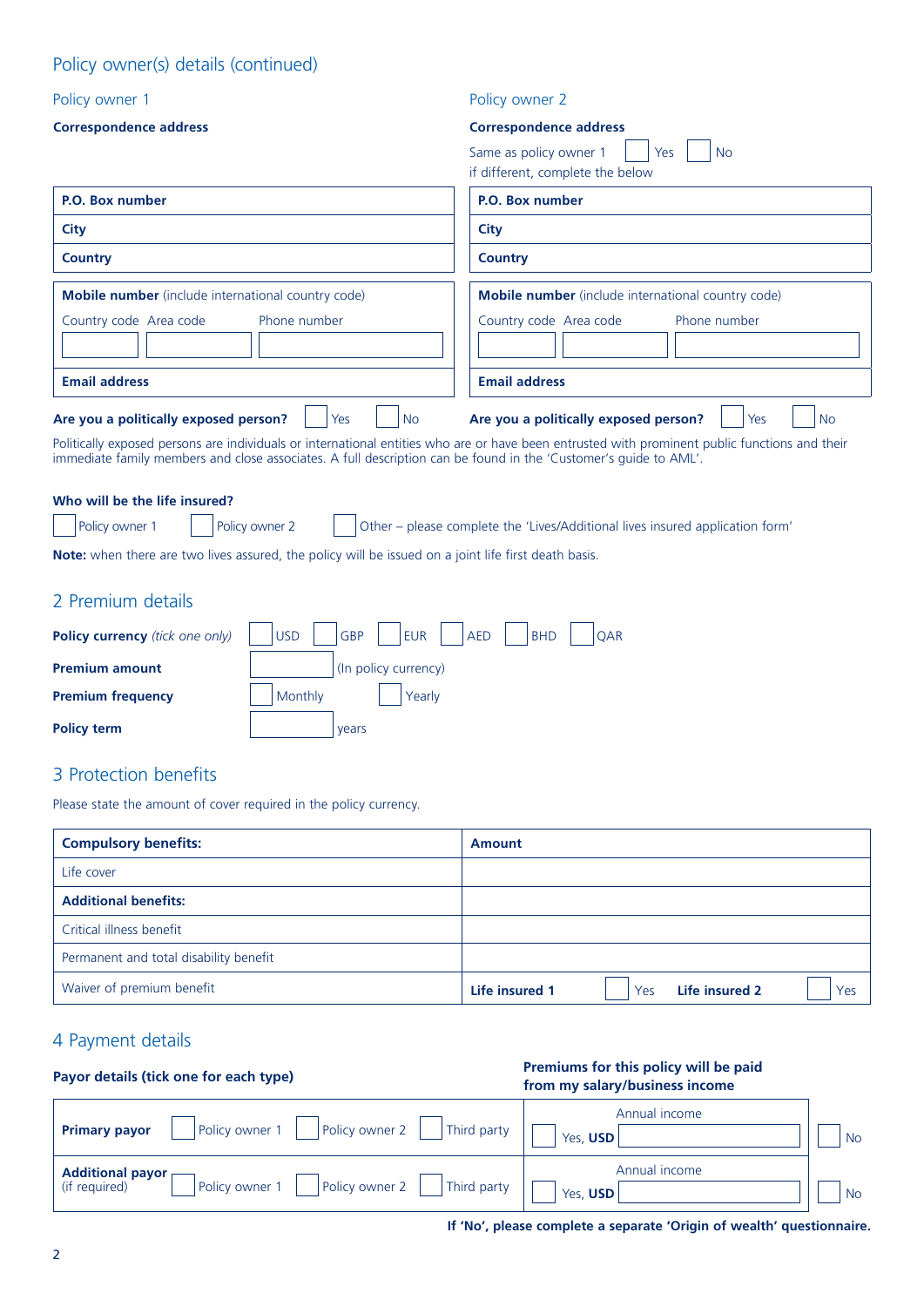## Payment details (continued)

#### **Payment method** (tick one only)

Credit card (complete page 5 – Available for USD, GBP and EUR policy currency only)

Direct debit\*\* (please setup via your online banking or provide a completed direct debit form)

Standing order (please setup the instruction via your online banking)

Cheque\* Cheques must be made payable to: 'Zurich International Life Limited'

\*Cheques are accepted only in UAE Dirham(USD1=3.6775), Bahraini Dinar(USD1=0.3775), and Qatari Riyal(USD1=3.65)

\*\*UAE direct debit can be setup for your credit card or bank account in the UAE. Please pay the initial premium via telegraphic transfer or cheque. Direct debit will be used to collect the subsequent payments only.

#### **Bank details for all payments**.

| Bank name               |  |
|-------------------------|--|
| Bank branch and address |  |
| Account name            |  |
| Account number          |  |
| <b>IBAN</b>             |  |

#### **Third party payor details** (please complete the section below if applicable) Please refer the "Customer's guide to AML" for details on acceptable third party payors and requirements.

| If the payor is a person<br>Title<br>Mr<br>Ms<br><b>Mrs</b>                                    |                                      |
|------------------------------------------------------------------------------------------------|--------------------------------------|
| <b>First name</b>                                                                              | Last name                            |
| Please give details of any previous names or alias used, including maiden name (if applicable) |                                      |
| Date of birth                                                                                  | Gender<br>Male<br>Female             |
| <b>Nationality</b>                                                                             |                                      |
| Do you hold nationality in another country?<br><b>No</b><br>Yes                                | If 'Yes', please confirm the country |

## **If the payor is a company Company name**

| Is the payor a politically exposed person?<br>Yes<br>N٥                                                                                                                                                                                                            |               |
|--------------------------------------------------------------------------------------------------------------------------------------------------------------------------------------------------------------------------------------------------------------------|---------------|
| Politically exposed persons are individuals or international entities who are or have been entrusted with prominent public functions and their<br>immediate family members and close associates. A full description can be found in the 'Customer's quide to AML'. |               |
| Current residential or company registered address                                                                                                                                                                                                                  |               |
| Same as policy owner<br>No, please fill in the details below                                                                                                                                                                                                       |               |
| <b>Flat/Villa/Office number</b>                                                                                                                                                                                                                                    | City          |
| <b>Property/building name</b>                                                                                                                                                                                                                                      | <b>PO Box</b> |
| Area                                                                                                                                                                                                                                                               | Country       |
|                                                                                                                                                                                                                                                                    |               |
| <b>Relationship to policy owner</b>                                                                                                                                                                                                                                |               |
| Reason why the third party is making the premium payment(s)                                                                                                                                                                                                        |               |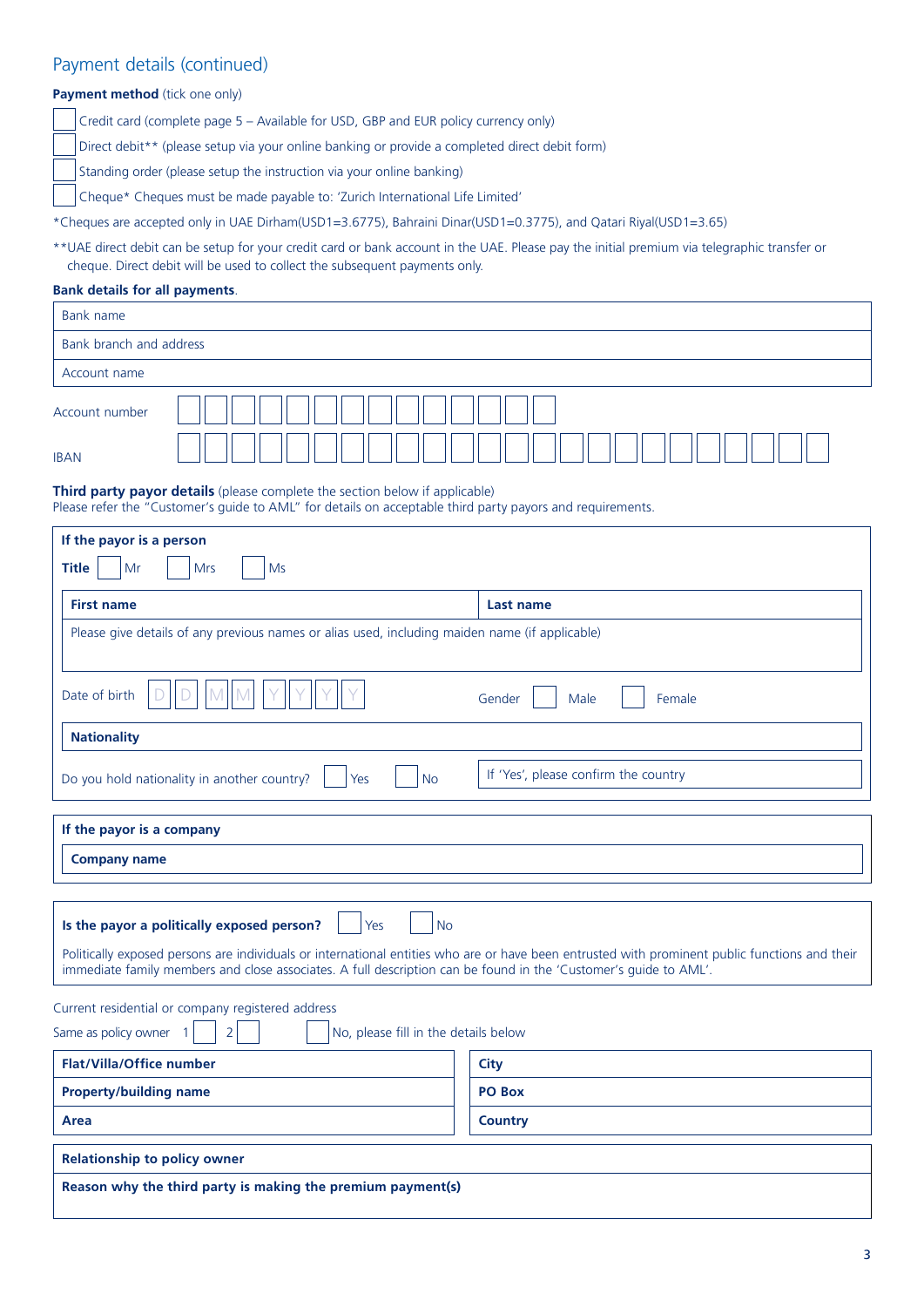## 5 Zurich bank account details

#### **Please use the below bank account details to set-up a payment instruction with your bank, and remember to include your full name and policy/application reference in your payment instruction.**

| <b>Bank details for Bahrain:</b> |                                                                                                                                                                                                                                                                         |                                                                                                                         |
|----------------------------------|-------------------------------------------------------------------------------------------------------------------------------------------------------------------------------------------------------------------------------------------------------------------------|-------------------------------------------------------------------------------------------------------------------------|
| <b>Bahraini Dinar</b>            | To: Ahli United Bank (Bahrain) B.S.C (c), Manama, Bahrain.<br><b>SWIFT code: AUBBBHBM</b>                                                                                                                                                                               | In favour of: Zurich International Life Limited<br>IBAN number: BH97AUBB00001752655001<br>Account number: 0001752655001 |
| US dollars                       | To: Ahli United Bank (Bahrain) B.S.C (c), Manama, Kingdom of Bahrain. In favour of : Zurich International Life Limited<br>SWIFT code: AUBBBHBM<br>Via correspondent bank: J P Morgan Chase Bank N.A., New York, USA.<br>Account number: 400937913, SWIFT code: CHASUS33 | IBAN: BH70AUBB00001753667100<br>Account number: 0001753667100                                                           |
| <b>Bank details for Qatar:</b>   |                                                                                                                                                                                                                                                                         |                                                                                                                         |
| Euros                            | To: HSBC Bank Middle East Limited, Doha, Qatar.<br>SWIFT code: BBMEQAQX<br>Via correspondent bank: HSBC Bank, London.<br>SWIFT code: MIDLGB22                                                                                                                           | In favour of: Zurich International Life Limited<br>IBAN: QA73BBME000000000001012673053<br>Account number: 001012673053  |
| Qatari riyals                    | To: HSBC Bank Middle East Limited, Doha, Qatar.<br>SWIFT code: BBMEQAQX                                                                                                                                                                                                 | In favour of: Zurich International Life Limited<br>IBAN: OA22BBME000000000001012673001<br>Account number: 001012673001  |
| Sterling                         | To: HSBC Bank Middle East Limited, Doha, Qatar.<br>SWIFT code: BBMEQAQX<br>Via correspondent bank: HSBC Bank, London.<br>SWIFT code: MIDLGB22                                                                                                                           | In favour of: Zurich International Life Limited<br>IBAN: QA03BBME000000000001012673052<br>Account number: 001012673052  |
| <b>US dollars</b>                | To: HSBC Bank Middle East Limited, Doha, Qatar.<br>SWIFT code: BBMEQAQX<br>Via correspondent bank: HSBC Bank, USA.<br>SWIFT code: MRMDUS33                                                                                                                              | In favour of: Zurich International Life Limited<br>IBAN: QA57BBME000000000001012673050<br>Account number: 001012673050  |
|                                  | <b>Bank details for United Arab Emirates:</b>                                                                                                                                                                                                                           |                                                                                                                         |
| Euros                            | To: HSBC Bank Middle East Limited, Dubai, UAE.<br>SWIFT code: BBMEAEAD<br>Via correspondent bank: HSBC Bank plc, London.<br>SWIFT code: MIDLGB22                                                                                                                        | In favour of: Zurich International Life Limited<br>IBAN: AE580200000030123657213<br>Account number: 030123657213        |
| Sterling                         | To: HSBC Bank Middle East Limited, Dubai, UAE.<br>SWIFT code: BBMEAEAD<br>Via correspondent bank: HSBC Bank plc, London.<br>SWIFT code: MIDLGB22                                                                                                                        | In favour of: Zurich International Life Limited<br>IBAN: AE850200000030123657212<br>Account number: 030123657212        |
| <b>UAE</b> dirhams               | To: HSBC Bank Middle East Limited, Dubai, UAE.<br><b>SWIFT code: BBMEAEAD</b>                                                                                                                                                                                           | In favour of: Zurich International Life Limited<br>IBAN: AE210200000030123657200<br>Account number: 030123657200        |
| US dollars                       | To: HSBC Bank Middle East Limited, Dubai, UAE.<br>SWIFT code: BBMEAEAD<br>Via correspondent bank: HSBC Bank USA NA, USA.<br>SWIFT code: MRMDUS33                                                                                                                        | In favour of: Zurich International Life Limited<br>IBAN: AE150200000030123657211<br>Account number: 030123657211        |

## 6 Proof of identity

The policy owner(s) and third party payor must provide a valid and certified copy of their ID.

a) Passport copy – including signature page and residence visa (expats)

b) Government issued identity card (both sides)

Please refer to the "Customer's guide to AML" for further information on proof of ID and certification of copy documents.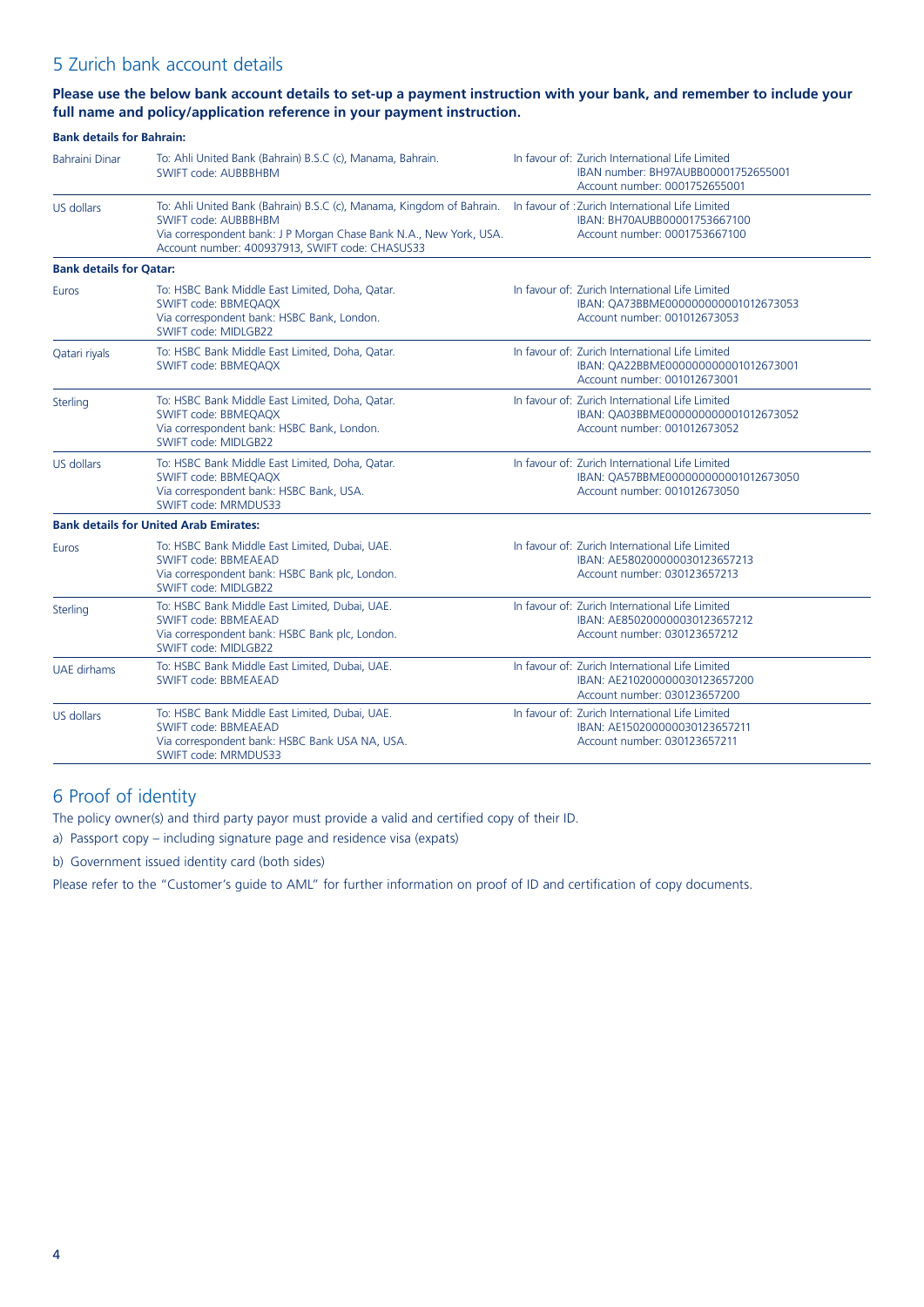## 7 Payment Instruction – Credit Card

Please do not detach from the application form.

Any additional charge made by your credit card provider for collection of your premiums will be covered by the payor.

Credit cards can only be used for regular premiums. If you wish to pay a single premium, please use a different payment method.

#### **Authorisation**

I authorise Zurich International Life Limited, until further notice in writing, to debit my credit card account, as detailed below, with unspecified amounts in respect of the premiums for my Zurich International Life Limited policy as and when they fall due.

Please note that Zurich International Life Limited is not liable for any losses arising as a result of action taken by the cardholder's credit card company.

#### **Details**

| Credit card type | Visa |  | Mastercard |
|------------------|------|--|------------|
|------------------|------|--|------------|

We do not accept prepaid or exchange credit cards.

| Name of card issuer (such as HSBC). |                               |
|-------------------------------------|-------------------------------|
| <b>Currency of card</b>             | Preferred date of collection* |
| <b>Credit card expiry date</b>      | <b>Credit card number</b>     |
|                                     |                               |
| Name on card                        |                               |

*\**Your regular payments will be collected on this date or the nearest available date.

Future payments will be collected in line with the premium frequency you have selected.

#### **Cancellation and refund policy**

We do not offer premium refunds after the 30 days free look period. For more information, please refer to the 'Right to cancel' section of your policy conditions.

**Any changes to the credit card agreement will be communicated to you in advance.**

**I understand that this authority in favour of Zurich International Life will remain in force until such time as I cancel it in writing.**

Signature of cardholder

| <b>Date</b> |  |  | ×.<br>n | h |  |  |  |  |
|-------------|--|--|---------|---|--|--|--|--|
|-------------|--|--|---------|---|--|--|--|--|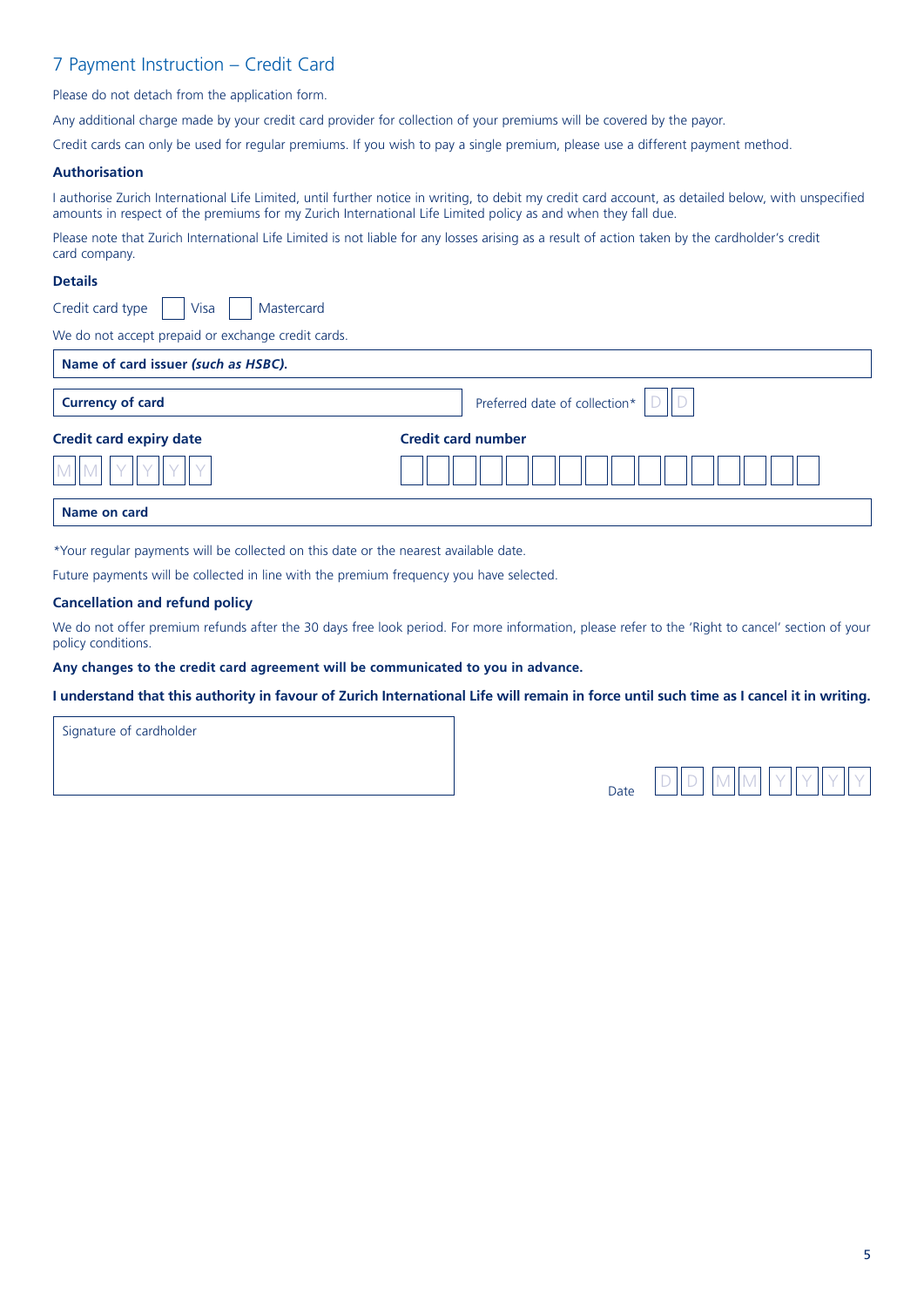## 8 Request for conditional assignment

To be completed by the policy owner(s) when conditionally assigning their policy to a bank or a financial institution as protection against a liability. The conditional assignee has the right to receive some or all of the benefits payable under the policy terms and conditions; however the policy owner retains ownership.

I/We hereby appoint the following bank/financial institution as the conditional assignee of my/our policy by ticking here.

| Policy owner 1 |  |
|----------------|--|
| Policy owner 2 |  |

#### **Details of assignee**

| Full name                      |
|--------------------------------|
| <b>Branch</b>                  |
| Assignee e-mail (if available) |

#### Correspondence address

| PO Box                |        |
|-----------------------|--------|
| City                  |        |
| Country               |        |
|                       |        |
| Reason for assignment |        |
| Assignment Amount     |        |
| Currency              | Amount |
|                       |        |

#### **Rights of a conditional assignee:**

- All future requests from the policy owner(s) for changes to the protection benefit amount, claims or policy cancellation must be ratified in advance by the assignee;
- The policy owner(s) cannot now request to cancel this assignment or assign the policy to any other party without the written agreement of the assignee being forwarded to Zurich;
- No instructions will be accepted from the assignee acting alone; unless such actions are allowed for in the deed of assignment or in any other agreement between the policy owner(s) and the assignee;
- All relevant correspondence relating to the policy will be copied to the assignee.

#### 9 Beneficiary nomination

This beneficiary nomination is applicable for both lives. To appoint a separate set of beneficiaries for each life insured, please complete the 'Appointment of beneficiary' form and submit with this application.

| <b>Beneficiary 1</b>                |                        | <b>Beneficiary 2</b>                |                        |  |  |
|-------------------------------------|------------------------|-------------------------------------|------------------------|--|--|
| <b>Title</b><br>Mr                  | <b>Mrs</b><br>Ms<br>Dr | <b>Title</b><br>Mr                  | <b>Mrs</b><br>Ms<br>Dr |  |  |
| <b>First name</b>                   |                        | <b>First name</b>                   |                        |  |  |
| Last name                           |                        | Last name                           |                        |  |  |
| Date of birth                       |                        | Date of birth                       |                        |  |  |
| <b>Relationship to life insured</b> |                        | <b>Relationship to life insured</b> |                        |  |  |
| <b>Residential address</b>          |                        | <b>Residential address</b>          |                        |  |  |
| Flat/villa number                   |                        | Flat/villa number                   |                        |  |  |
| Building/property name              |                        | Building/property name              |                        |  |  |
| Area                                |                        | Area                                |                        |  |  |
| City                                |                        | City                                |                        |  |  |
| Country                             |                        | Country                             |                        |  |  |
| <b>Email address</b>                |                        | <b>Email address</b>                |                        |  |  |
| <b>Share percentage</b>             |                        | <b>Share percentage</b>             |                        |  |  |
|                                     |                        |                                     |                        |  |  |

Please ensure the percentage share for the beneficiaries equals 100%.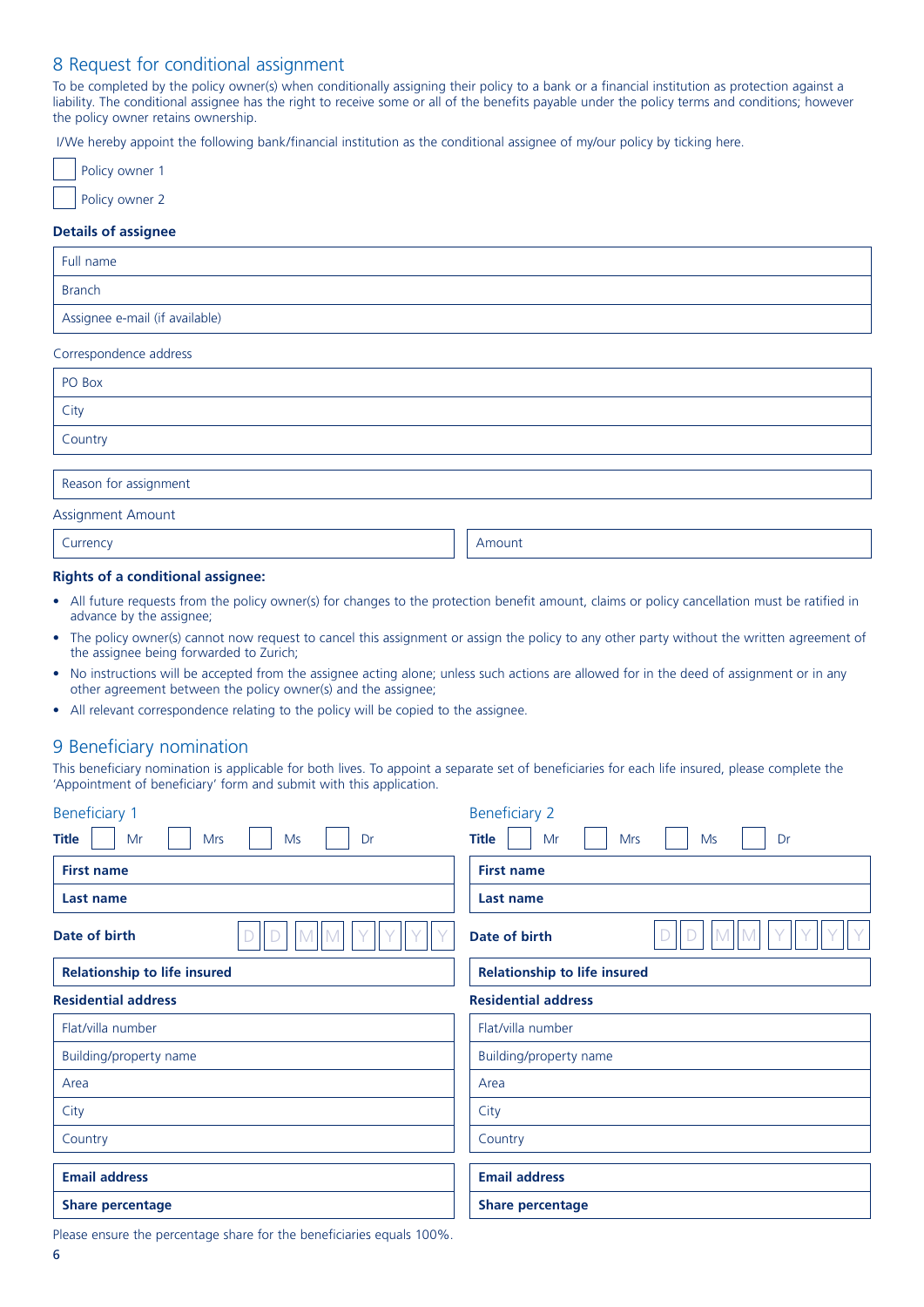## 10 Health and lifestyle questionnaire

#### **To be completed by all lives to be insured**

**Please ensure all questions are answered fully and honestly. Incorrect information could invalidate your insurance claim and your beneficiaries may not receive the insurance amount.**

**1.** (a) In which industry are you employed?

| Life insured 1                                                                                                                                                                                                                                                                                                                   | $\frac{1}{2}$ will can interest $\gamma$ and $\gamma$ or distinguish-                                                                                                                                                               |                             | Life insured 2 |                  |                     |                                     |                                  |  |  |  |
|----------------------------------------------------------------------------------------------------------------------------------------------------------------------------------------------------------------------------------------------------------------------------------------------------------------------------------|-------------------------------------------------------------------------------------------------------------------------------------------------------------------------------------------------------------------------------------|-----------------------------|----------------|------------------|---------------------|-------------------------------------|----------------------------------|--|--|--|
| Industry                                                                                                                                                                                                                                                                                                                         |                                                                                                                                                                                                                                     |                             |                | Industry         |                     |                                     |                                  |  |  |  |
| Life insured 1                                                                                                                                                                                                                                                                                                                   | (b) What is your occupation? For UAE Armed Forces employees, question 1(b) and 1(c) are not applicable. Please proceed to question 1(d).                                                                                            |                             | Life insured 2 |                  |                     |                                     |                                  |  |  |  |
| Occupation                                                                                                                                                                                                                                                                                                                       |                                                                                                                                                                                                                                     |                             | Occupation     |                  |                     |                                     |                                  |  |  |  |
|                                                                                                                                                                                                                                                                                                                                  |                                                                                                                                                                                                                                     |                             |                |                  |                     |                                     |                                  |  |  |  |
| Life insured 1                                                                                                                                                                                                                                                                                                                   | (c) What percentage of your occupation involves manual work and what is the nature of these duties?                                                                                                                                 |                             | Life insured 2 |                  |                     |                                     |                                  |  |  |  |
| $\frac{0}{0}$                                                                                                                                                                                                                                                                                                                    | <b>Duties</b>                                                                                                                                                                                                                       |                             |                | $\%$             | <b>Duties</b>       |                                     |                                  |  |  |  |
| If your occupation includes activities that may be considered hazardous (for example - working at heights or underground), please<br>complete the relevant questionnaire as appropriate.<br>(d) Do you participate in any sport or activity that may be considered hazardous? For example, motor racing, diving, mountaineering, |                                                                                                                                                                                                                                     |                             |                |                  |                     |                                     |                                  |  |  |  |
| private flying etc.                                                                                                                                                                                                                                                                                                              |                                                                                                                                                                                                                                     |                             |                |                  |                     |                                     |                                  |  |  |  |
| Life insured 1                                                                                                                                                                                                                                                                                                                   | Yes<br><b>No</b>                                                                                                                                                                                                                    |                             | Life insured 2 |                  | Yes                 | <b>No</b>                           |                                  |  |  |  |
|                                                                                                                                                                                                                                                                                                                                  | If 'Yes', please complete the relevant questionnaire                                                                                                                                                                                |                             |                |                  |                     |                                     |                                  |  |  |  |
|                                                                                                                                                                                                                                                                                                                                  | 2. (a) Please state your earned income in the last 12 months from employment or business operations.                                                                                                                                |                             |                |                  |                     |                                     |                                  |  |  |  |
| Life insured 1                                                                                                                                                                                                                                                                                                                   |                                                                                                                                                                                                                                     |                             | Life insured 2 |                  |                     |                                     |                                  |  |  |  |
| Amount (in USD)                                                                                                                                                                                                                                                                                                                  |                                                                                                                                                                                                                                     |                             |                | Amount (in USD)  |                     |                                     |                                  |  |  |  |
| Personal cover<br>Life insured 1<br>If 'Yes', please complete the below                                                                                                                                                                                                                                                          | (b) Please confirm the purpose of this insurance application<br>Family protection<br>(c) Do you have any existing life, disability or critical illness cover already in force with any other insurance company?<br><b>No</b><br>Yes | Mortgage/loan cover         | Life insured 2 | Keyman insurance | Yes                 | Partnership protection<br><b>No</b> |                                  |  |  |  |
| Life insured                                                                                                                                                                                                                                                                                                                     | Insurer                                                                                                                                                                                                                             | Benefits and<br>sum insured | Policy term    | Start date       | Reason for cover    |                                     | Intending to<br>replace (Yes/No) |  |  |  |
|                                                                                                                                                                                                                                                                                                                                  |                                                                                                                                                                                                                                     |                             |                |                  |                     |                                     |                                  |  |  |  |
|                                                                                                                                                                                                                                                                                                                                  |                                                                                                                                                                                                                                     |                             |                |                  |                     |                                     |                                  |  |  |  |
| Life insured 1<br>If 'Yes', please complete the below                                                                                                                                                                                                                                                                            | (d) Have you ever had an application for life, disability or critical illness insurance declined, postponed or accepted at other than normal terms?<br><b>No</b><br>Yes                                                             |                             | Life insured 2 |                  | Yes                 | <b>No</b>                           |                                  |  |  |  |
| Life insured                                                                                                                                                                                                                                                                                                                     | <b>Insurer</b>                                                                                                                                                                                                                      | <b>Benefits</b>             |                |                  | Date of application | Decision                            |                                  |  |  |  |
|                                                                                                                                                                                                                                                                                                                                  |                                                                                                                                                                                                                                     |                             |                |                  |                     |                                     |                                  |  |  |  |
|                                                                                                                                                                                                                                                                                                                                  |                                                                                                                                                                                                                                     |                             |                |                  |                     |                                     |                                  |  |  |  |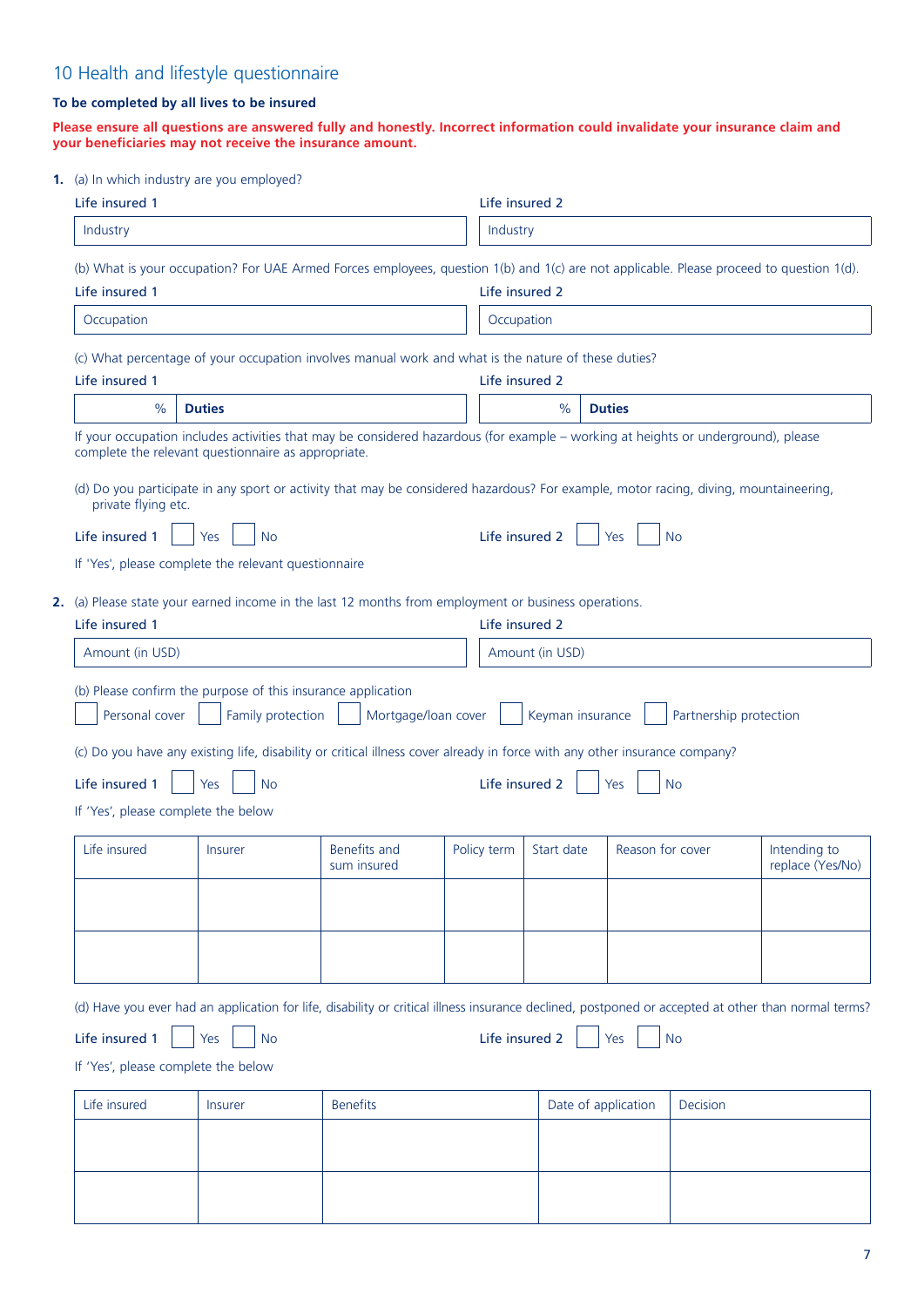## Health and lifestyle questionnaire (continued)

#### **Please ensure all questions are answered fully and honestly. Incorrect information could invalidate your insurance claim and your beneficiaries may not receive the insurance amount.**

(e) Are you currently applying or applied in the last 180 days to any other insurance company for cover?

| Life insured 1 $\Box$ Yes $\Box$ No |  |  | Life insured 2 $\Box$ Yes $\Box$ No |  |  |
|-------------------------------------|--|--|-------------------------------------|--|--|
|                                     |  |  |                                     |  |  |

If 'Yes', please complete the below

| Life insured                               | Insurer          |                                                                        | Benefits and sum insured | Date of application                                                                                                                                                                                                                                                        |           | Reason for cover |         |
|--------------------------------------------|------------------|------------------------------------------------------------------------|--------------------------|----------------------------------------------------------------------------------------------------------------------------------------------------------------------------------------------------------------------------------------------------------------------------|-----------|------------------|---------|
|                                            |                  |                                                                        |                          |                                                                                                                                                                                                                                                                            |           |                  |         |
|                                            |                  |                                                                        |                          |                                                                                                                                                                                                                                                                            |           |                  |         |
|                                            |                  |                                                                        |                          |                                                                                                                                                                                                                                                                            |           |                  |         |
|                                            |                  |                                                                        |                          |                                                                                                                                                                                                                                                                            |           |                  |         |
|                                            |                  | UAE Armed Forces employees to provide details of personal travel only. |                          | (f) Have you in the previous 12 months travelled or in the following 12 months intend to travel to any of the following countries:                                                                                                                                         |           |                  |         |
|                                            |                  |                                                                        |                          | • Iraq • Iran • Syria • Yemen • Pakistan • Afghanistan • any country in Africa • any country of the Former Soviet Union                                                                                                                                                    |           |                  |         |
| Life insured 1                             | <b>No</b><br>Yes |                                                                        |                          | Life insured 2<br>Yes                                                                                                                                                                                                                                                      | <b>No</b> |                  |         |
|                                            |                  | If 'Yes', please complete the travel and residency questionnaire       |                          |                                                                                                                                                                                                                                                                            |           |                  |         |
|                                            |                  |                                                                        |                          | 3. Have you smoked cigarettes or used* any other tobacco or nicotine based products, or smoking cessation aids within the last 12 months?                                                                                                                                  |           |                  |         |
|                                            |                  |                                                                        |                          |                                                                                                                                                                                                                                                                            |           |                  |         |
|                                            |                  |                                                                        |                          | *Use of tobacco or nicotine includes the following: cigarettes including hand-rolled unfiltered cigarette-variants, cigars, pipes, dokha<br>(midwakh), smokeless (chewing or snuff), shisha and tobacco-free nicotine delivery (nicotine gums, e-cigarettes) among others. |           |                  |         |
| Life insured 1                             | Yes<br><b>No</b> |                                                                        |                          | Life insured 2<br>Yes                                                                                                                                                                                                                                                      | <b>No</b> |                  |         |
| If 'Yes', please complete the below        |                  |                                                                        |                          |                                                                                                                                                                                                                                                                            |           |                  |         |
|                                            | Product          |                                                                        |                          |                                                                                                                                                                                                                                                                            | Amount    |                  |         |
|                                            |                  |                                                                        | Frequency                |                                                                                                                                                                                                                                                                            |           |                  |         |
| Life insured 1                             |                  |                                                                        |                          |                                                                                                                                                                                                                                                                            |           |                  |         |
| Life insured 2                             |                  |                                                                        |                          |                                                                                                                                                                                                                                                                            |           |                  |         |
| 4. Do you consume alcohol?                 |                  |                                                                        |                          |                                                                                                                                                                                                                                                                            |           |                  |         |
| Life insured 1                             | Yes<br><b>No</b> |                                                                        |                          | Life insured 2<br>Yes                                                                                                                                                                                                                                                      | <b>No</b> |                  |         |
|                                            |                  |                                                                        |                          | If 'Yes', please complete the below. 1 unit = single measure of spirits or 125ml glass of wine or 250ml of beer.                                                                                                                                                           |           |                  |         |
| Average weekly consumption                 |                  |                                                                        | Unit(s)                  | Average weekly consumption                                                                                                                                                                                                                                                 |           |                  | Unit(s) |
|                                            |                  |                                                                        |                          | 5. In the last 5 years have you used marijuana, hashish, cocaine, LSD, ecstasy, heroin or other psychoactive drugs or narcotics or prescription                                                                                                                            |           |                  |         |
| medication that was not prescribed to you? |                  |                                                                        |                          |                                                                                                                                                                                                                                                                            |           |                  |         |
| Life insured 1                             | Yes<br><b>No</b> |                                                                        |                          | Life insured 2<br>Yes                                                                                                                                                                                                                                                      | <b>No</b> |                  |         |
|                                            |                  | If 'Yes', please complete the substance use questionnaire              |                          |                                                                                                                                                                                                                                                                            |           |                  |         |
| 6. Life insured 1                          |                  |                                                                        |                          | Life insured 2                                                                                                                                                                                                                                                             |           |                  |         |
| Weight                                     | kgs              | Height                                                                 | cms                      | Weight                                                                                                                                                                                                                                                                     | kgs       | Height           | cms     |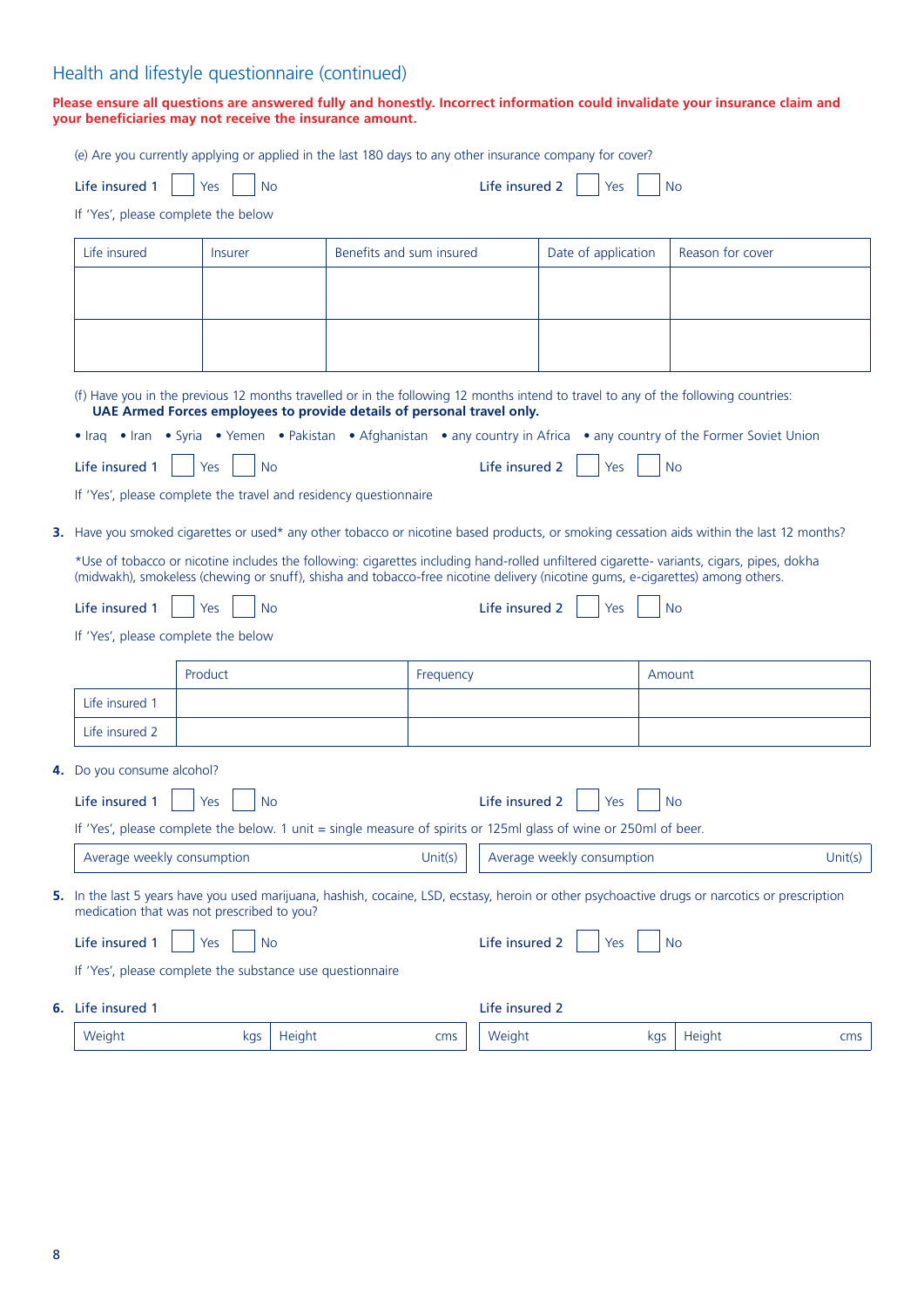#### Health and lifestyle questionnaire (continued)

#### **Please ensure all questions are answered fully and honestly. Incorrect information could invalidate your insurance claim and your beneficiaries may not receive the insurance amount.**

**7. Medical questions** – Please complete the relevant special questionnaires and provide the same with this application.

Do you have or have you ever been diagnosed as having any of the following common medical conditions

- Life insured 1 Life insured 2 (a) High blood sugar, insulin resistance, or diabetes? No Yes No Yes No Yes No Yes No Yes No Yes No Yes No Yes No (b) High blood pressure or hypertension? The Second Second Second Second Second Second Second Second Second Second Second Second Second Second Second Second Second Second Second Second Second Second Second Second Second Se (c) Any disease or disorder of the respiratory system (e.g asthma, or bronchitis)? Yes No Yes No (d) Any disease or disorder of the digestive system (ulcerative colitis, Crohn's disease, gastric reflux, ulcers, hernia, etc)? The Contract of the Contract of the Contract of the Vest No Yes No Yes No Yes No (e) Epilepsy, fits, involuntary shaking or seizures? Yes No Yes No Yes No Yes No Yes No Yes No Yes No Yes No Yes No (f) Any mood or adjustment disorder, anxiety, depression, eating disorder, bipolar disorder, schizophrenia? Yes No Yes No Yes No Yes No Yes No Yes No Yes No Yes No Yes No Yes No Yes No Yes No Yes No Yes (g) Any disease or disorder of the genito-urinary system (ie: kidneys including urine abnormalities, bladder, prostate, testicles, uterus, ovaries & vagina)? No Yes No Yes No Yes No Yes No (h) Any disease or disorder of the muscles, bones (back, hip, neck) or joints including arthritis or gout? No Yes No Yes No Yes No Yes No Yes No Yes No Yes No Yes No Yes No Yes No Yes No Yes No Yes No Yes No Yes No Yes No Yes No Yes No Yes No Yes No Yes No Yes No Yes No Yes No Yes No Yes No Yes No Yes No Yes No Yes No (i) Any growth, cyst, lump, polyp, tumor, cancer or malignancy (eg: Leukaemia, Lymphoma, Myeloma, Melanoma etc) Mondantel Bandania, American Communication and Melanoma (No Yes No Yes No Yes No Yes No
- **8. Medical questions** If 'Yes', please give details in the 'Additional Information' section.

Do you have or have you ever been diagnosed as having any of the following common medical conditions

- (a) Raised cholesterol or any heart related problems? (Example: chest pain, heart attack, palpitation, rheumatic heart disease, murmur or heart enlargement)
- (b) Any disease or disorder of the central nervous system (Example: blackout, vertigo or temporary loss of muscle power or co-ordination, stroke or transient ischemic attack)?
- (c) Any disease or disorder of the liver (eg: fatty liver, hepatitis, including carrier state), gall bladder or spleen?
- (d) Any glandular disease or disorder (eg: the thyroid, pancreas, adrenal, pituitary, parathyroid glands, hypothalamus & pineal body)?
- (e) A disease or disorder of the skin, eyes, ears (including loss of hearing), nose, throat, mouth or impairment of speech?
- (f) Any progressive debilitating disease including multiple sclerosis, Parkinson's disease, motor neuron disease or had symptoms such as numbness, dizziness, loss of feeling, tingling of limbs or face?
- (g) Any disease or disorder of the blood including anaemia, haemophilia, thalassaemia and any auto immune condition (eq: SLE or lupus)?
- (h) Are you currently taking any medication?
- (i) In the last 5 years, have you been under medical review or follow-ups with a medical specialist, been advised to self-isolate or undergone any medical test or special examination including x-ray, echocardiogram, ECG, CT angiography, PAP Smear, PSA screening, mammography, ultrasound, scans, COVID-19, urine or blood tests not mentioned above?
- (j) In the last 5 years, have you undergone any surgery or were hospitalised, for any reason not covered above?
- (k) Do you experience any symptoms or conditions for which you have yet to seek medical advice (including persistent cough, fever and/or raised temperature), waiting for a test result or are you planning to undergo medical investigations within the next six months?

| Life insured 1 |                             | Life insured 2                 |                             |
|----------------|-----------------------------|--------------------------------|-----------------------------|
| $ $   Yes      | $\vert$ $\vert$ No          | $\vert$ $\vert$ Yes            | No                          |
| $\vert$ Yes    | $\vert$ No                  | Yes                            | $\vert$ No                  |
| Yes            | $\overline{\phantom{a}}$ No | $ $ $ $ Yes                    | $\big $ No                  |
| Yes            | $\overline{\phantom{a}}$ No | Yes                            | $\vert$ No                  |
| $\vert$ Yes    | $\overline{\phantom{a}}$ No | $\vert$ $\vert$ Yes            | $\big $ No                  |
| $\vert$ Yes    | $\vert$ $\vert$ No          | $\vert$ $\vert$ Yes            | $\vert$ No                  |
| Yes            |                             | $\vert$ $\vert$ No $\vert$ Yes | I.<br>$\big $ No            |
| $\vert$ Yes    | $\overline{\phantom{a}}$ No | $\vert$ $\vert$ Yes            | $\vert$ No                  |
| $\vert$ Yes    | $\vert$ No                  | $\vert$ $\vert$ Yes            | $\overline{\phantom{a}}$ No |
|                |                             |                                |                             |
| Yes            | $\overline{\phantom{a}}$ No | Yes                            | <b>No</b>                   |
| Yes            | $\sqrt{N}$                  | Yes                            | <b>No</b>                   |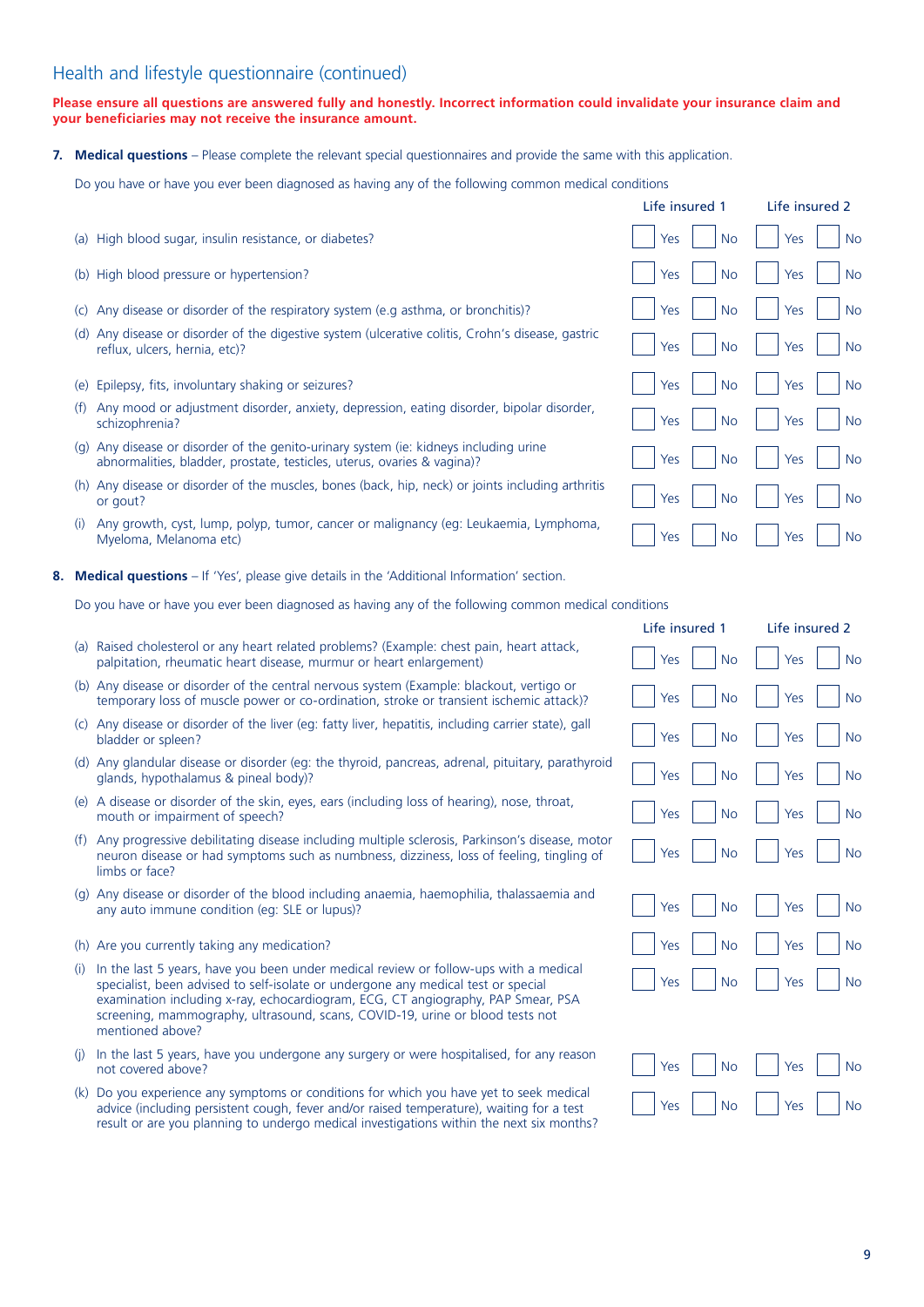### Health and lifestyle questionnaire (continued)

#### **Please ensure all questions are answered fully and honestly. Incorrect information could invalidate your insurance claim and your beneficiaries may not receive the insurance amount.**

**9.** Please give details of the medical or health care advisor or clinic most familiar with your medical history (even if this is in a country other than your current country of residence

|                                                                 | Life insured 1 | Life insured 2 |
|-----------------------------------------------------------------|----------------|----------------|
| Name and address of medical or<br>health care advisor or clinic |                |                |
| Date of last consultation                                       |                |                |
| Reason for last consultation                                    |                |                |

#### **10. Family history**

Have any of your natural parents, brothers or sisters had any of the following medical conditions **before the age of 60**: heart disease, stroke, cancer, diabetes, multiple sclerosis, polycystic kidney disease, ALS, Huntington's chorea, Alzheimer's disease, Parkinson's disease, any other hereditary disorder?

| Life insured $1 \mid \frac{1}{100}$   Yes     No |  |
|--------------------------------------------------|--|
|--------------------------------------------------|--|

Life insured 2 Yes No

If 'Yes', please complete the below

| Life insured | Family member relationship | Description of medical condition<br>$\frac{1}{2}$ (including type of cancer – if applicable) | Age at<br>diagnosis |
|--------------|----------------------------|----------------------------------------------------------------------------------------------|---------------------|
|              |                            |                                                                                              |                     |
|              |                            |                                                                                              |                     |
|              |                            |                                                                                              |                     |

#### **Additional information**

| Life insured | Question | Details of disease or disorder, treatment given, date of diagnosis, details of doctor<br>consulted, ongoing symptoms, date of next consultation, etc. If you are in possession of<br>copies of reports in relation to these matters, please submit copies with this application<br>for our consideration |
|--------------|----------|----------------------------------------------------------------------------------------------------------------------------------------------------------------------------------------------------------------------------------------------------------------------------------------------------------|
|              |          |                                                                                                                                                                                                                                                                                                          |
|              |          |                                                                                                                                                                                                                                                                                                          |
|              |          |                                                                                                                                                                                                                                                                                                          |
|              |          |                                                                                                                                                                                                                                                                                                          |
|              |          |                                                                                                                                                                                                                                                                                                          |
|              |          |                                                                                                                                                                                                                                                                                                          |
|              |          |                                                                                                                                                                                                                                                                                                          |
|              |          |                                                                                                                                                                                                                                                                                                          |
|              |          |                                                                                                                                                                                                                                                                                                          |
|              |          |                                                                                                                                                                                                                                                                                                          |
|              |          |                                                                                                                                                                                                                                                                                                          |
|              |          |                                                                                                                                                                                                                                                                                                          |
|              |          |                                                                                                                                                                                                                                                                                                          |
|              |          |                                                                                                                                                                                                                                                                                                          |
|              |          |                                                                                                                                                                                                                                                                                                          |
|              |          |                                                                                                                                                                                                                                                                                                          |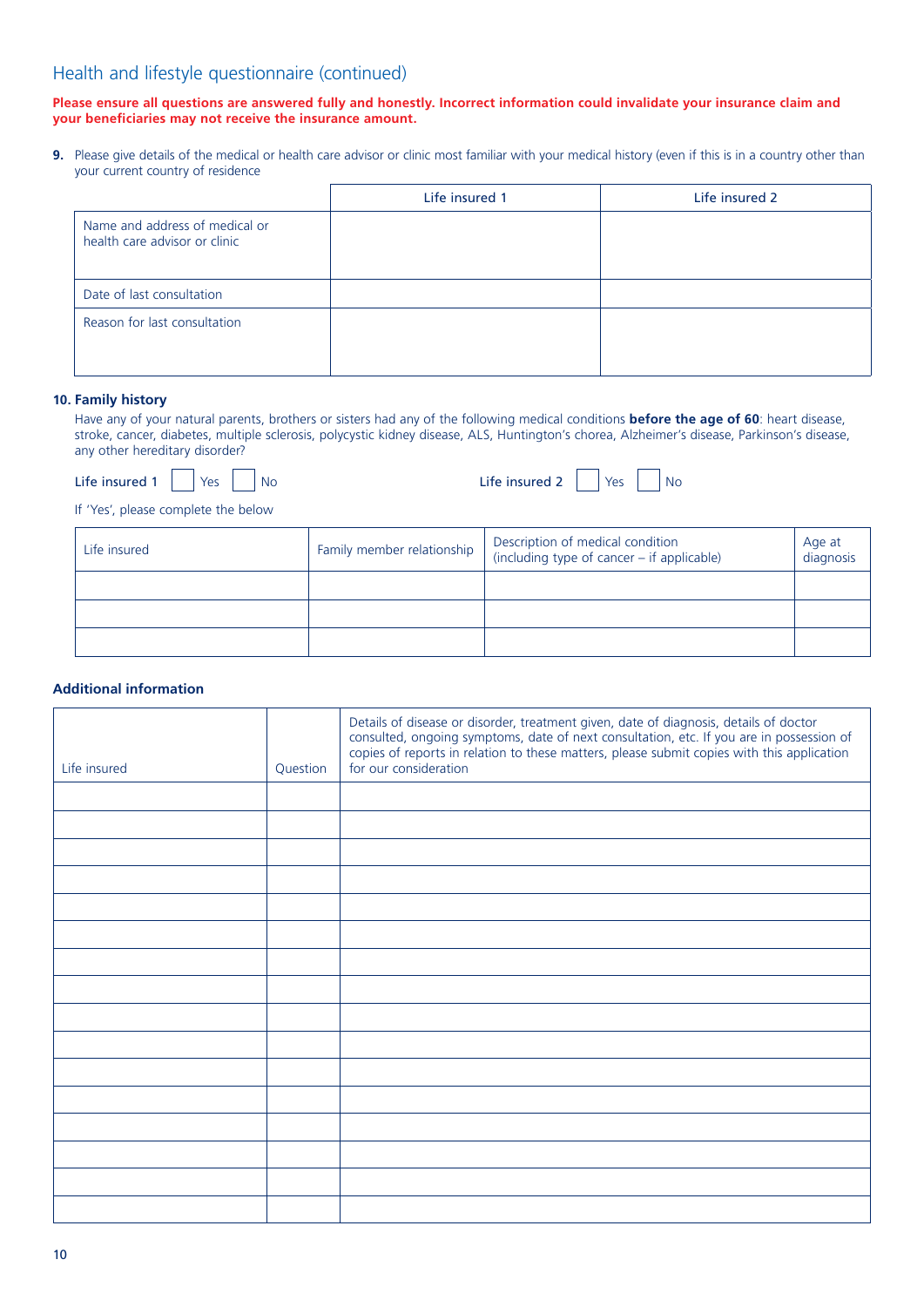### 11 Relevant financial professional's details and declaration

#### **To be completed by your relevant financial professional**

| First name     | Last name |
|----------------|-----------|
| Email address  |           |
| Contact number |           |

#### **Declaration**

I declare that, to the best of my knowledge and belief, the information given is true and shall form the basis of the proposed contract with Zurich International Life Limited.

I confirm that I have met the customer whether in person or virtually, and that no third parties have been involved in providing the advice or the collection/certification of the customer due diligence documentation (where applicable) at any stage of the policy application process.

| Signature |                                                          |
|-----------|----------------------------------------------------------|
|           | <b>STATES</b><br>M <sub>1</sub><br>Date<br>◡<br>۔<br>. . |

#### 12 Privacy notice

This Notice is a summary of our (Zurich International Life Limited "the Company") Privacy Policy which describes how we collect and use personal information as Data Controller. For the full version please visit online

https://www.zurichinternational.com/en/zurich-international-life/about-us/privacy or contact us for a copy.

#### **Personal information we use**

We use personal information such as name and contact details ("Personal Data") and sensitive personal information such as medical details ("Special Category Data").

#### **What we do with personal information**

We use personal information to provide financial services, for example processing in connection with:

- setting up and managing a contract of insurance
- providing marketing information with consent
- complying with our legal obligations
- running our business where we have a legitimate interest to do so.

Without accurate and sufficient personal information where required, we cannot offer financial services.

#### **Sharing of personal information**

We obtain personal information from, and share personal information with other organisations such as:

- Zurich Insurance Group Ltd. or any of its affiliated companies
- companies who supply services to us such as administration
- healthcare service providers
- financial advisors and employers where appropriate.

#### **How we transfer personal information to other countries**

As a global business we ensure that personal information is equally protected in all locations by complying with data protection laws of the EU, Isle of Man and of each location in which we operate.

#### 13 Declaration/Consent

#### **If you are buying this policy in the United Arab Emirates**

The Isle of Man Financial Services Authority's Insurance (Conduct of Business) (Long Term Business) Code 2021 requires Isle of Man authorised insurers to put in place measures to ensure the fair treatment of its customers, including providing you with information about this insurance product to help you understand the nature, risks and cost of this product. As this product is being sold to you through your intermediary in the United Arab Emirates, the insurer is not obliged under local regulations to provide you with the same information.

If you have any questions about the information that has been provided to you in deciding to purchase this product, you should raise them with your adviser. In the event of any issues or concerns regarding the sale of the product, recourse for complaints will be to your adviser.

#### **If you are buying this policy in Bahrain**

This notice is being provided to you as a customer of Zurich International Life Limited (Bahrain Branch), which is registered in Bahrain under Commercial Registration No. 17444 and is licensed as an Overseas Insurance Firm – Life Insurance by the Central Bank of Bahrain and is part of the Zurich Insurance Group. Zurich International Life Limited is based in the Isle of Man and regulated by the Isle of Man Financial Services Authority.

The Isle of Man Financial Services Authority's Insurance (Conduct of Business) (Long Term Business) Code 2021 requires Isle of Man authorised insurers to put in place measures to ensure the fair treatment of its customers. As part of these conduct requirements Zurich International Life Limited (Bahrain Branch) is required to provide you with information about this product to help you understand the nature, risks and cost of this product, including commission paid to third parties. Zurich International Life Limited (Bahrain Branch) is not obliged under local regulations to provide you with the specific information required under the Isle of Man legal and regulatory framework.

If you have any questions about the information that has been provided, you should raise them with your adviser. In the event of any issues or concerns regarding the sale of the product, recourse for complaints will be to your adviser or the Central Bank of Bahrain.

#### **How long we hold personal information for**

We retain personal information for as long as is necessary to meet the purposes for which it was originally collected or to satisfy our legal obligations.

#### **Data subject rights**

The person who is the subject of the personal information (the "Data Subject") has the following legal rights:

- access to personal information
- data rectification where it is inaccurate or incomplete
- erasure of personal information
- to restrict the processing of personal information
- data portability to obtain personal information in a digital format
- to object to the processing of personal information
- to not be subject to automated individual decision making processes
- to withdraw consent at any time where processing is based on consent.

If you have cause for complaint regarding our processing of personal information, you can contact the Isle of Man Information Commissioner.

#### **Data Protection contact**

- Email our Data Protection Officer at ZILLPrivacy@Zurich.com.
- Write to our Data Protection Officer or call Zurich HelpPoint by using the details on the `contact us' page of our website zurich.ae.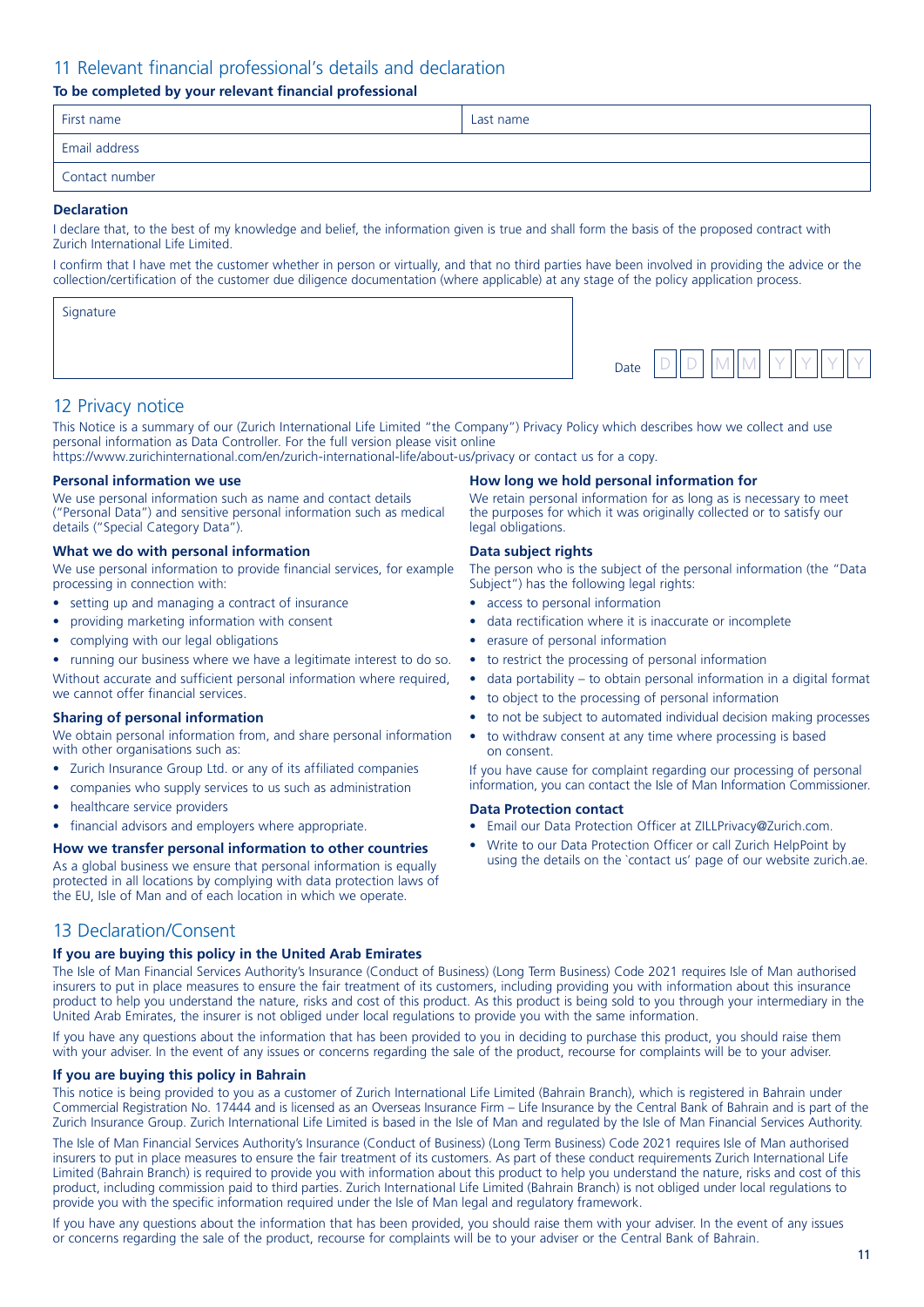## Declaration/Consent (continued)

#### **Declaration**

I/We apply for an International Term Assurance policy as detailed in this application form and in accordance with Zurich International Life Limited (the Company) standard terms and conditions. I/We declare that I/We have reviewed the answers given in this application, whether in my/our handwriting or not, and are true and complete to the best of my/our knowledge and belief, and will form the basis of my/our contract of life insurance. I/We will tell the Company, in writing, if anything happens between completing this application and the commencement date of the policy that alters any of the answers I/we have given in this application form. Specifically, I/we will advise on any changes to the details provided by me/us in the health and lifestyle questionnaire sections contained within the application or any other circumstances which happen before the policy commencement, if that change makes any of my/our answers wrong or incomplete.

I/We understand that failure to disclose any material fact may invalidate the contract resulting in the loss of benefits.

#### **Note: a material fact is one which may influence the assessment or acceptance of your application for insurance. If you are in any doubt as to the relevance of any information, please give details.**

I/We confirm that I/we understand that a change in my/our country of residence, or that of any life insured, could mean that the Company may no longer be able to provide all the benefits under this policy.

I/We declare that any premiums that I/we pay to the policy will not contravene any applicable exchange controls regulations or trade or economic sanctions and that any premium paid to the Company is not of criminal origin or directly or indirectly related to criminal activities or any actual or attempted money laundering or tax evasion.

#### **Contact details**

I/We understand that for security purposes, the Company will regard the contact details provided as my/our authorised contact details and that it is important that I/We let the company know if any of these details change.

#### **Marketing consent**

The Company, or the Zurich group companies, may wish to contact you by mail, email, telephone or other appropriate means about carefully selected products, services or offers that may be of interest to you.

I/we consent to being contacted in this way for this purpose by ticking here

#### **Special category data consent**

By signing below, I/We consent to the Company processing my/our medical and health information and authorise the seeking and processing of information from any medical practitioner who has attended me/us or from any insurer to which an application has been made for insurance. I/We confirm such authorisation shall remain in force after my/our death.

#### **Withdrawal of consent**

I/We understand that where I/we have provided consent I/we have the right to withdraw the consent at any time and that such withdrawal will not affect the data processing carried out prior to such withdrawal.

I/We confirm that this/these signature(s) below is/are mine/ours or that/those of my/our appointed legal representative(s). If your signature is different from the signature in your passport/ID, or does not exist on the passport/ID, you will need to complete a 'Certifying signature form'.

| Country where this application is signed |  |                                |                                    |                                          |  |                                |  |
|------------------------------------------|--|--------------------------------|------------------------------------|------------------------------------------|--|--------------------------------|--|
| <b>Signature of policy owner 1</b>       |  |                                | <b>Signature of policy owner 2</b> |                                          |  |                                |  |
|                                          |  |                                |                                    |                                          |  |                                |  |
| Print name                               |  |                                | Print name                         |                                          |  |                                |  |
| Date                                     |  |                                | Date                               |                                          |  |                                |  |
| Signature of life to be insured 1        |  | (if different to policy owner) |                                    | <b>Signature of life to be insured 2</b> |  | (if different to policy owner) |  |
|                                          |  |                                |                                    |                                          |  |                                |  |
| Print name                               |  |                                | Print name                         |                                          |  |                                |  |
| Date                                     |  |                                | Date                               |                                          |  |                                |  |

We will let you know when cover on the benefits you have selected starts. This will be subject to:

i) The final underwriting decision;

ii) Receipt of the initial premium payment;

iii) Receipt of satisfactory proof of identity and any other documentation we require.

Zurich International Life Limited is registered in Bahrain under Commercial Registration No. 17444 and is licensed as an Overseas Insurance Firm – Life Insurance by the Central Bank of Bahrain. Zurich International Life Limited is authorised by the Qatar Financial Centre Regulatory Authority. Zurich International Life Limited is registered (Registration No. 63) under UAE Federal Law Number 6 of 2007, and its activities in the UAE are governed by such law.

Zurich International Life is a business name of Zurich International Life Limited which provides life assurance, investment and protection products and is authorised by the Isle of Man Financial Services Authority.

Registered in the Isle of Man number 20126C.

Registered office: Zurich House, Isle of Man Business Park, Douglas, Isle of Man, IM2 2QZ, British Isles. Telephone +44 1624 662266 Telefax +44 1624 662038 www.zurichinternational.com

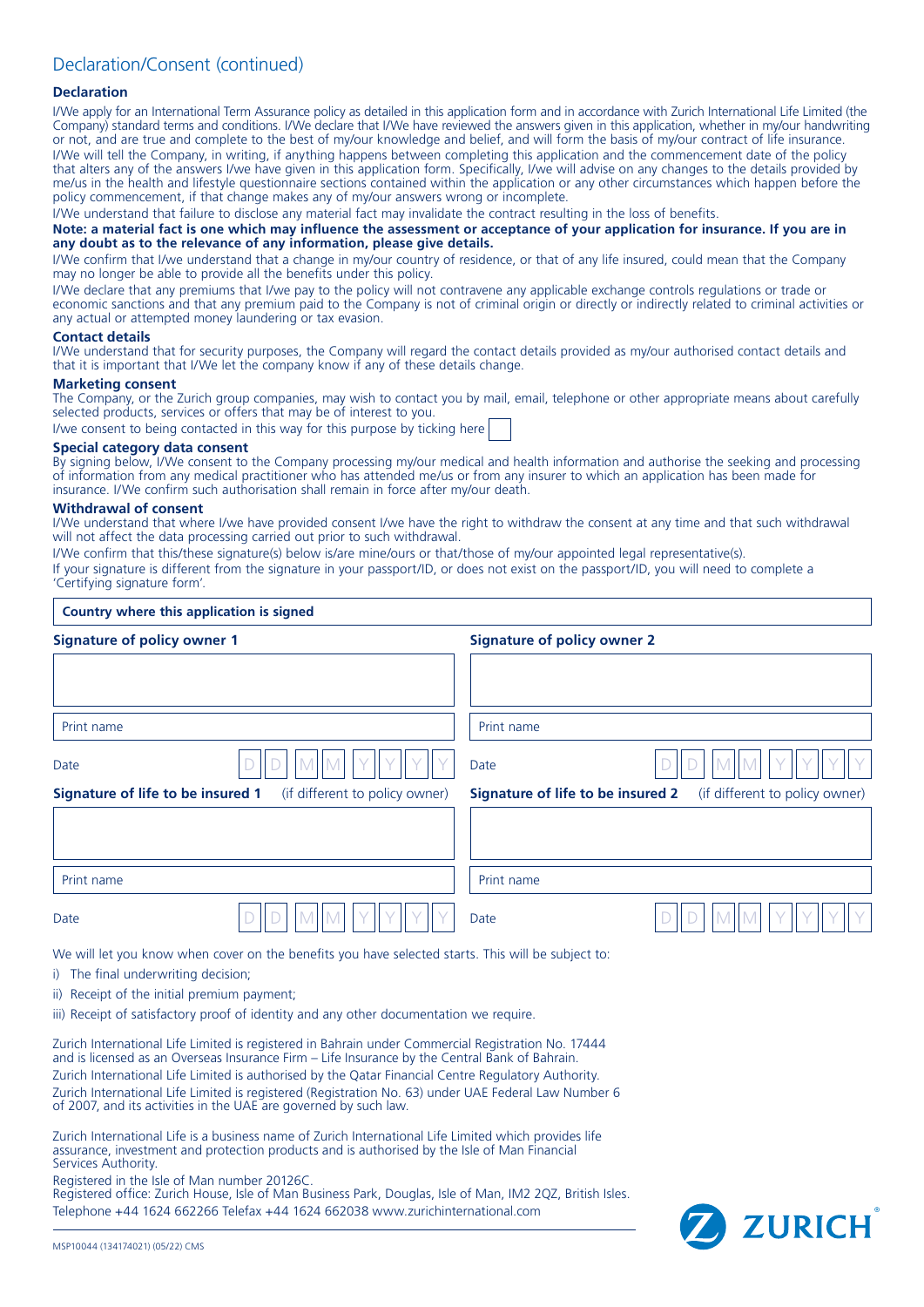

# Policy owner(s) declaration

I/We declare that I/we have met the financial professional in person or virtually and that no third parties have been involved in providing the advice or the collection/certification of my/our due diligence documentation (where applicable) at any stage of the policy application process.

| <b>Signature of policy owner 1</b> |                 | <b>Signature of policy owner 2</b> |              |  |  |
|------------------------------------|-----------------|------------------------------------|--------------|--|--|
| Signature                          |                 | Signature                          |              |  |  |
|                                    |                 |                                    |              |  |  |
| Print name                         |                 | Print name                         |              |  |  |
| Date                               | $M$ $M$ $Y$ $Y$ | Date                               | $\mathsf{M}$ |  |  |

Zurich International Life Limited is registered in Bahrain under Commercial Registration No. 17444 and is licensed as an Overseas Insurance Firm – Life Insurance by the Central Bank of Bahrain. Zurich International Life Limited is authorised by the Qatar Financial Centre Regulatory Authority. Zurich International Life Limited is registered (Registration No. 63) under UAE Federal Law Number 6 of 2007, and its activities in the UAE are governed by such law.

Zurich International Life is a business name of Zurich International Life Limited which provides life assurance, investment and protection products and is authorised by the Isle of Man Financial Services Authority.

Registered in the Isle of Man number 20126C.

Registered office: Zurich House, Isle of Man Business Park, Douglas, Isle of Man, IM2 2QZ, British Isles. Telephone +44 1624 662266 Telefax +44 1624 662038 www.zurichinternational.com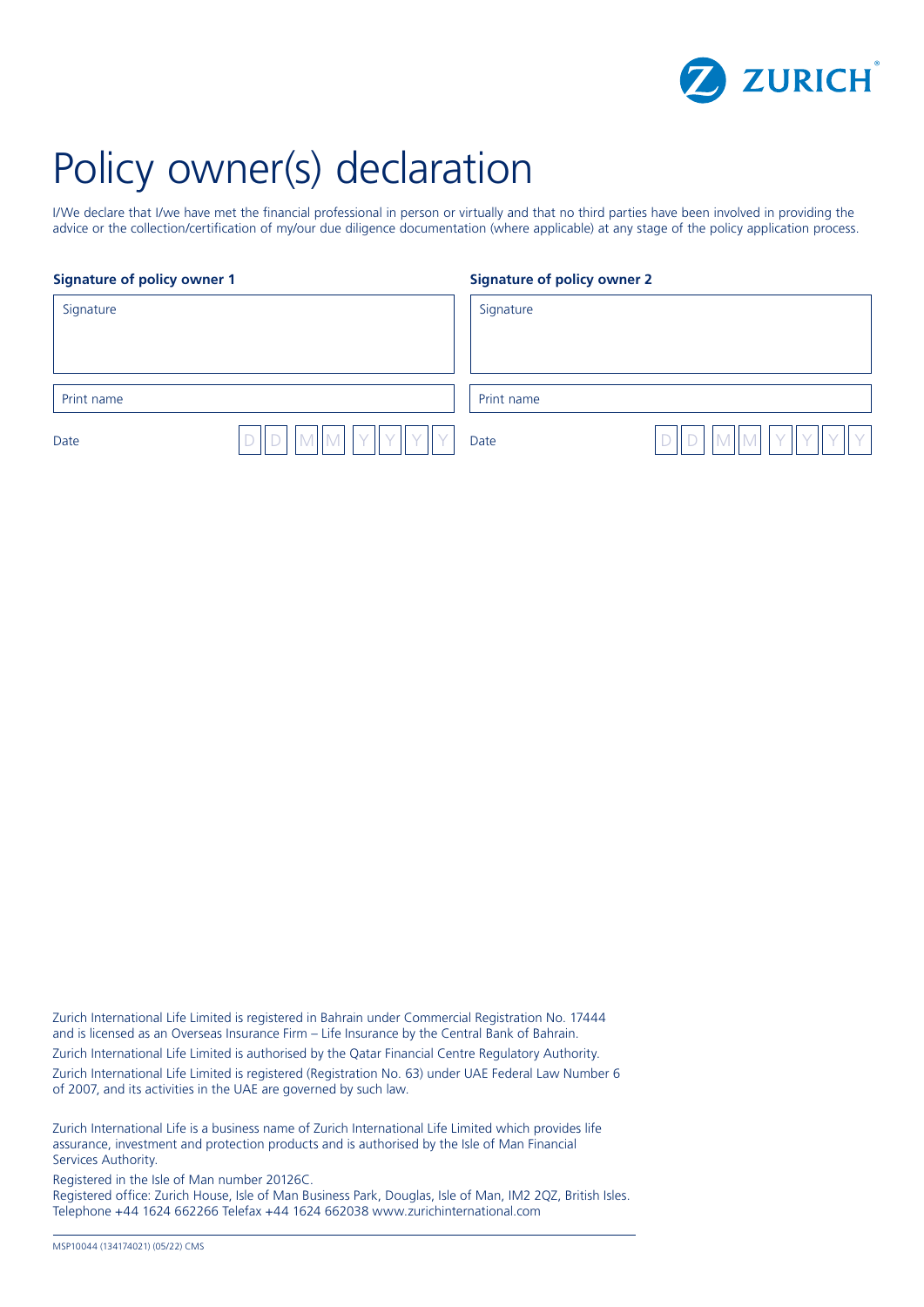

## International Term Assurance

## Temporary life cover terms and conditions

## Qualifying conditions

- (a) A payment or payment instruction must be submitted with the application form to the value of the minimum initial regular premium payable under the policy applied for on the application form.
- (b) The proposed life or lives to be insured must not be older than 74 years attained as at the date of issue of this cover note.

#### Life cover

The amount of life cover provided by this cover note is the lesser of the amount of life cover benefit applied for under the application form or USD250,000. This cover note is in respect of life cover benefit applied for only, and does not apply to any other benefit, other supplementary applications or additional or alternative policies for which application has been made.

### Period of cover

 $\mathcal{X}$ 

This cover note is valid from the date Zurich International Life Limited ('the Company') receives a fully completed application form, in conjunction with the first premium or a valid payment instruction until the earlier of the following dates:

- (a) The date the policy becomes effective.
- (b) At midnight (local time) on the sixtieth (60th) day after risk commenced under this cover note.
- (c) The date of issue by the Company of a notice that cover has been declined, postponed or a counter offer is issued.

Where the application is for a joint life policy and one of the proposed lives to be insured dies during the period of temporary life cover, cover on the other life will be cancelled with effect from the date of death of the deceased life. If appropriate, a new application form will then be requested from the surviving life.

### **Exclusions**

Notwithstanding the above this cover note will not be valid if:

- (a) it has been altered or modified in any way; or
- (b) if the payment in respect of the initial premium under the policy is not honoured on the first presentation for payment;
- (c) there is any material misrepresentation in this cover note, the application form or any other supplementary forms;
- (d) the death of a proposed life to be insured during the period of cover is by suicide;
- (e) a proposed life to be insured has in the past five years had or been diagnosed as having, or has been treated by a physician or medical professional for:

cancer, or any malignant tumour or growth including melanoma, angina, heart attack, coronary artery disease, heart or brain surgery, stroke, diabetes, psychosis or other form of mental disease, alcoholism or drug addiction, Acquired Immune Deficiency Syndrome (AIDS), HIV virus infection, or any other disabling disease or condition;

- (f) a proposed life to be insured has ever been declined, postponed or accepted on special terms for life cover in the past;
- (g) the death of a proposed life to be insured occurs as a consequence of his or her active involvement in:
	- war or warlike operations (whether war is declared or not);
	- invasion, hostilities, mutiny, riot, civil commotion, civil war, rebellion, insurrection or the usurping of government power;
	- an act committed by a foreign enemy;
	- any activity (military or otherwise) or conspiracy that causes or leads to the proclamation of martial law or a state of siege;
- (h) the death of the proposed life to be insured occurs as a consequence of his or her active involvement in terrorism or conspiracy to commit terrorism which includes any activity that jeopardises the continuance of human life or causes damage to property;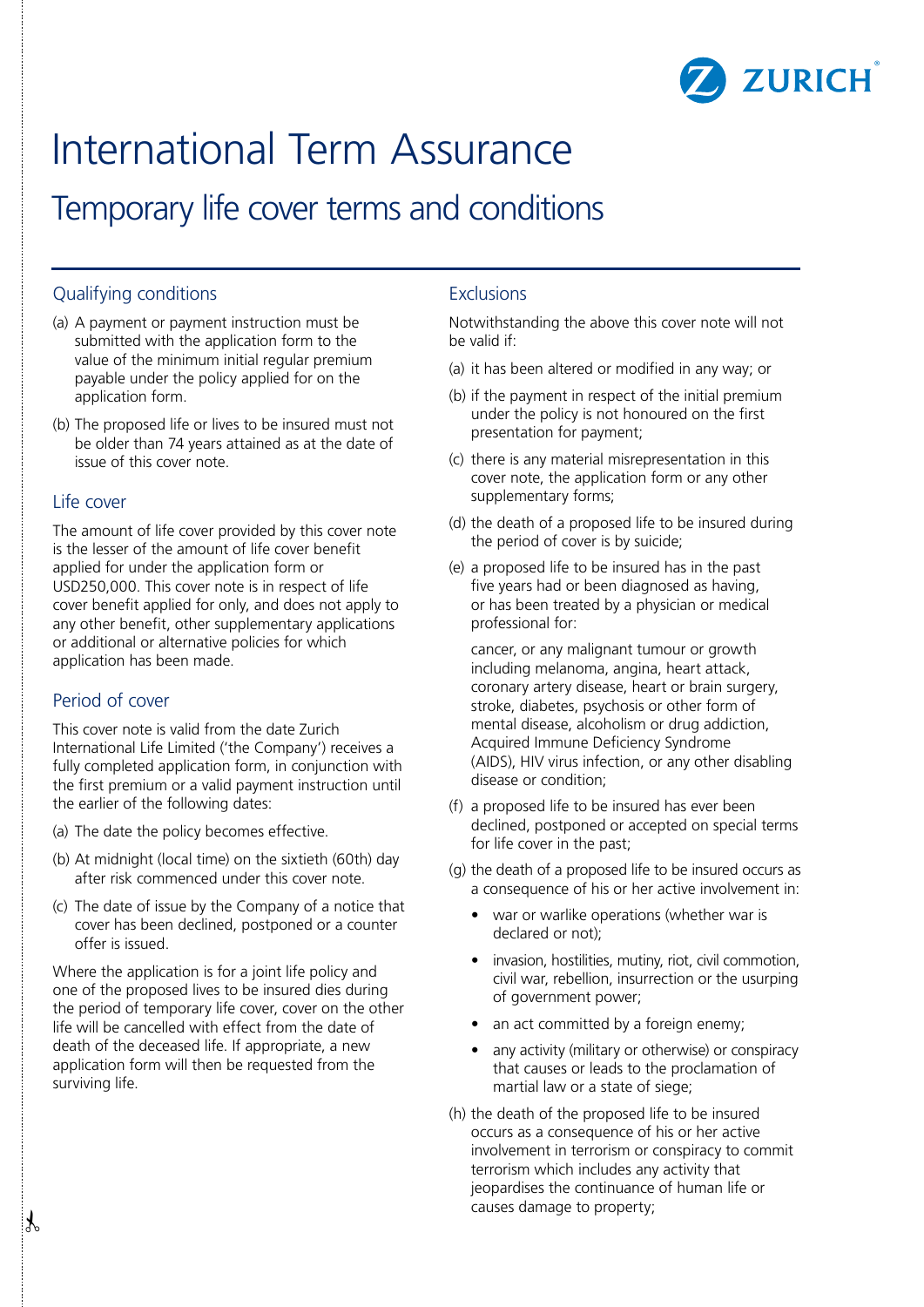- (i) the death of the proposed life to be insured occurs as a consequence of a criminal act perpetrated by:
	- the proposed life to be insured; or
	- the proposed policy owner or any proposed beneficiary against the proposed life to be insured;
- (j) the death of a proposed life to be insured occurs directly or indirectly as a result of any hazardous pursuit or pastime (for example, aviation other than as a fare paying passenger on a regular scheduled airline, motor racing, diving).

## Payment of claim

The life cover under this cover note becomes payable upon proof being provided to the satisfaction of the Company of the death of the proposed life to be insured or one of the joint lives to be insured. Payment will be by a single lump sum in the currency and location stipulated by the representative of the life insured's estate, or, if applicable, to the beneficiary named in an appropriate beneficiary nomination form lodged with Zurich International Life Limited.

Notwithstanding any other terms under this agreement, the Company shall not be deemed to provide coverage or make any payments or provide any service or benefit to any insured or other party to the extent that such cover, payment, service, benefit and/or any business or activity of the insured would violate any applicable trade or economic sanctions law or regulation.

Zurich International Life Limited is registered in Bahrain under Commercial Registration No. 17444 and is licensed as an Overseas Insurance Firm – Life Insurance by the Central Bank of Bahrain. Zurich International Life Limited is authorised by the Qatar Financial Centre Regulatory Authority. Zurich International Life Limited is registered (Registration No. 63) under UAE Federal Law Number 6 of 2007, and its activities in the UAE are governed by such law.

Zurich International Life is a business name of Zurich International Life Limited which provides life assurance, investment and protection products and is authorised by the Isle of Man Financial Services Authority.

Registered in the Isle of Man number 20126C.

Registered office: Zurich House, Isle of Man Business Park, Douglas, Isle of Man, IM2 2QZ, British Isles. Telephone +44 1624 662266 Telefax +44 1624 662038 www.zurichinternational.com

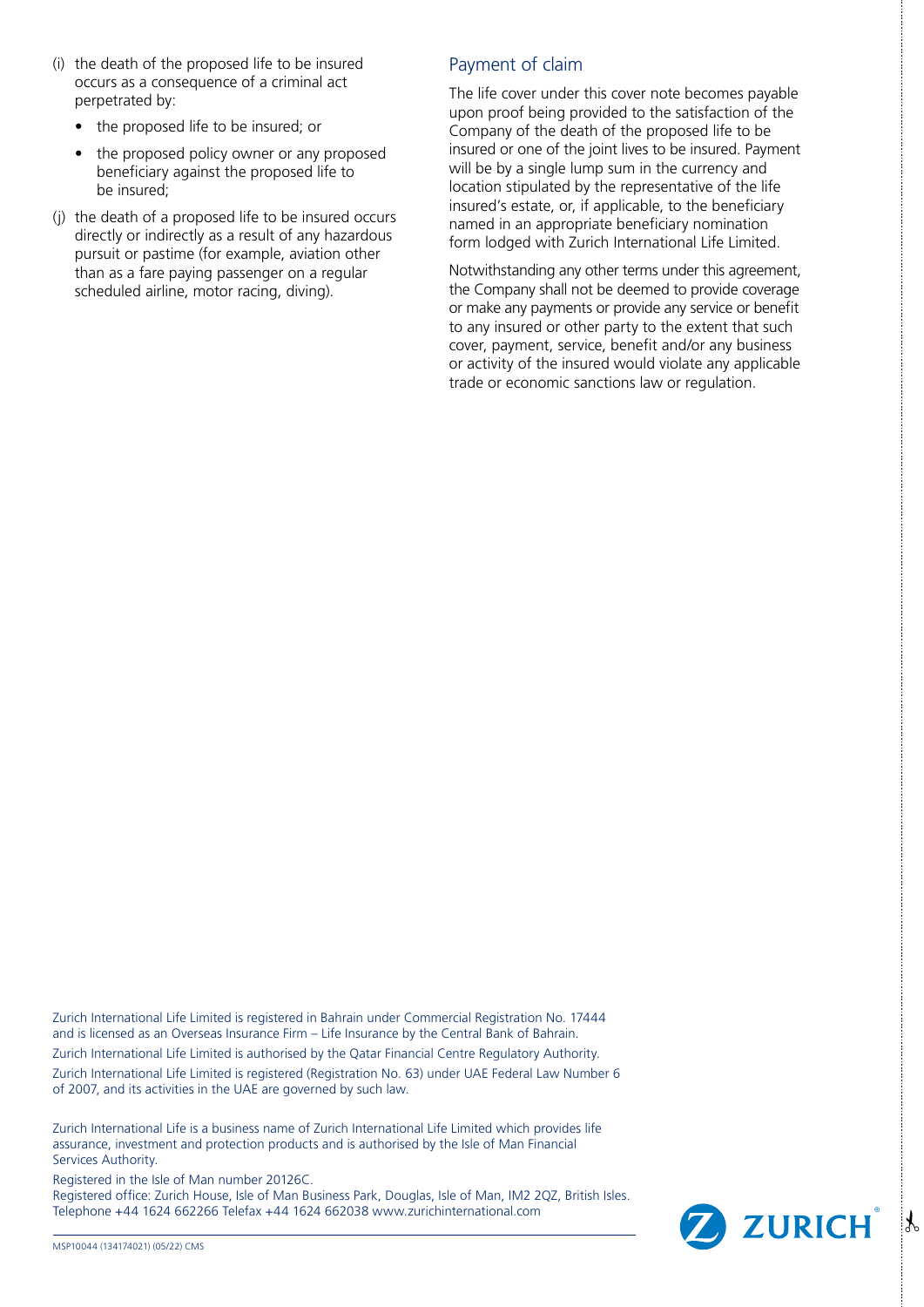#### دفع المطالبة

تصبح التغطیة التأمینیة بموجب إشعار التغطیة التأمینیة ھذا مستحقة الدفع عند تقدیم دلیل مقنع لزیوریخ حول وفاة المراد التأمین لھ على الحیاة المقترح أو واحدا من المراد التأمین لھما على الحیاة المشتركین.

یكون الدفع بمبلغ مقطوع فردي بالعملة وفي المكان الذي یحدده ممثل ورثة المؤمن لھ على الحیاة، أو إذا انطبق ذلك، للمستفید المحدد في نموذج تعیین مستفید مناسب تم إیداعھ لدى زیوریخ انترناشیونال لایف.

بصرف النظر عن أیة شروط أخرى بموجب ھذا العقد، یجب ألا تعتبر أي شركة تأمین على أنھا تقدم تغطیة تأمینیة أو ستدفع أي دفعات أو تقدم أي خدمة أو مزیة لأي مؤمن لھ أو طرف آخر إلى المدى الذي تكون معھ تلك التغطیة التأمینیة و/أو الدفعة و/او الخدمة و/أو المزیة و/أو أي عمل و/أو نشاط للمؤمن لھ على الحیاة ینتھك قانون أو لوائح عقوبات تجاریة أو اقتصادیة معمول بھا.

زیوریخ إنترناشیونال لایف لیمتد ھي شركة مسجلة في مملكة البحرین برقم سجل تجاري 17444 وھي مرخصة من قبل مصرف البحرین المركزي كشركة تأمین أجنبیة – التأمین على الحیاة.

زیوریخ إنترناشیونال لایف لیمتد معتمدة من ھیئة تنظیم مركز قطر للمال.

زیوریخ انترناشیونال لایف لیمتد مسجلة بموجب القانون الاتحادي رقم 6 لسنة 2007 لدولة الإمارات العربیة المتحدة (رقم التسجیل 63) وتخضع أنشطتھا في الإمارات العربیة المتحدة لھذا القانون.

زیوریخ انترناشیونال لایف ھو اسم تجاري لزیوریخ انترناشیونال لایف لیمتد والتي تقدم منتجات تأمین على الحیاة واستثمار وحمایة، وھي مفوضة من قبل ھیئة الخدمات المالیة في آیل أوف مان.

مسجلة في جزیرة مان برقم C.20126 المكتب المسجل: زیوریخ ھاوس، أیل أوف مان بزنس بارك، دوغلاس، آیل اوف مان، آي إم 22 كیو زد، الجزر البریطانیة. www.zurichinternational.com +44 1624 662038 تلیفاكس +44 1624 662038 الھاتف